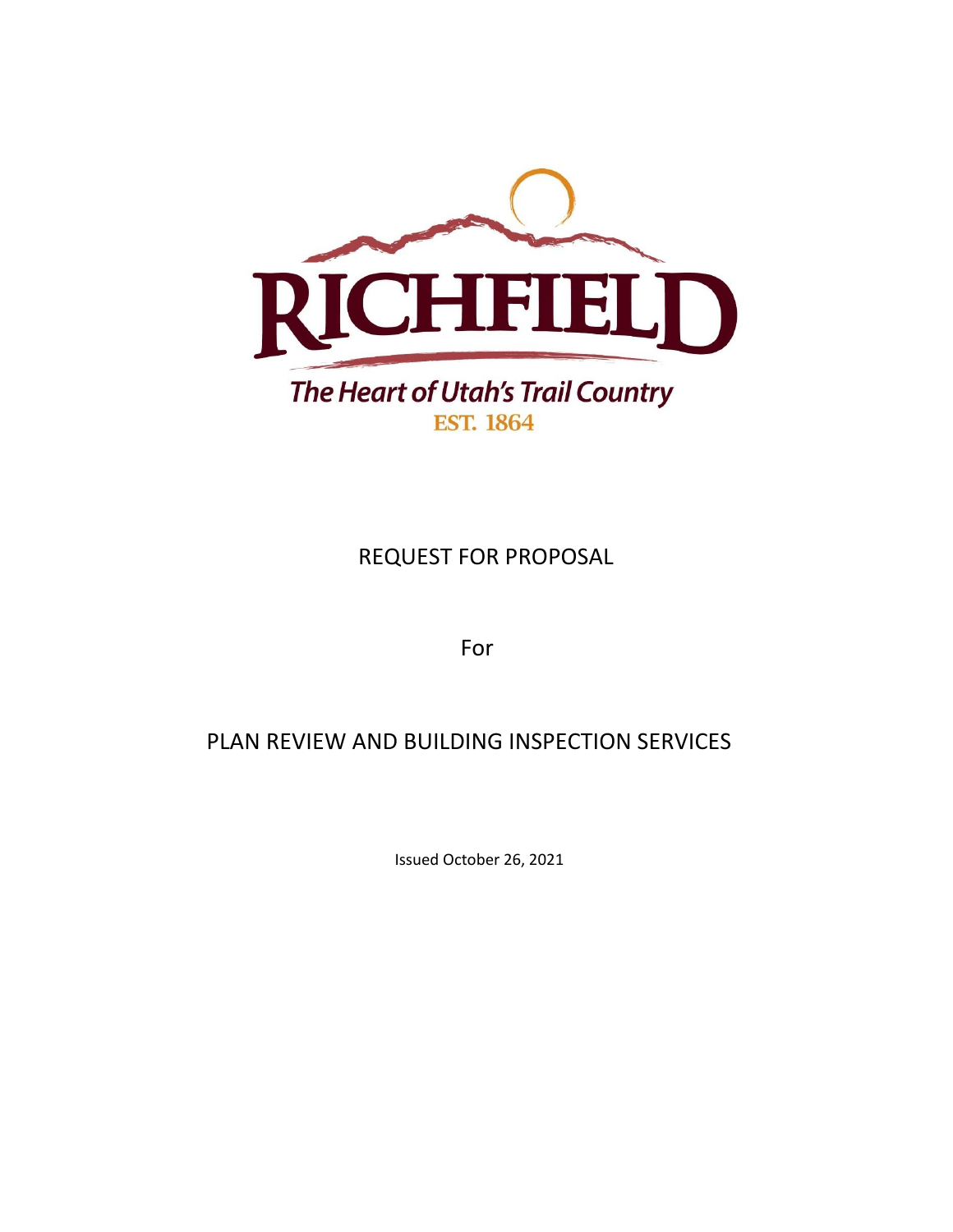# **REQUEST FOR PROPOSAL**

Notice is hereby given that Richfield City is seeking proposals from firms and individuals qualified to provide contract professional services for plan review and building inspection services.

## **RICHFIELD CITY BACKGROUND**

The 2021 population estimate for Richfield City is 7,900. The City's current growth rate is .08% and its population has increased by 4.62% since 2010. Recent projections show that this rate of growth is accelerating. This is evident by the number of building permits that have been issued in the past two years. In 2019 there were 69 residential permits with 8 of those being for new homes and 1 commercial permit. In 2020 there were 125 residential permits issued with 23 of those being for new homes and 1 commercial permit. The City has seen an increase in residential and commercial permits in 2021. Therefore, the candidate must be experienced in both residential and commercial inspection and plan review procedures.

This Request for Proposal will assist the City in selecting an experienced inspector, or team of inspectors (Respondent), to perform plan review and building inspection services.

This RFP is part of a competitive procurement process that helps to serve the best interests of the Owner and its citizens. It also provides each Respondent with a fair opportunity for its services to be considered. Throughout the remainder of this document said Respondent will be referred to as "inspector".

## **SCOPE OF SERVICE**

- Will report to City Administrator
- Will work closely with office personnel
- Plan Review Services:
	- $\circ$  Code review for architectural, structural, electrical, mechanical, plumbing, fuel gas, energy, accessibility, solar or other renewable energy, and fire codes.
- Inspections:
	- o Code inspections for architectural, structural, electrical, mechanical, plumbing, fuel gas, energy, accessibility, solar or other renewable energy, and fire codes.
	- o Ensure improvements are properly completed or bonded for, according to city code before granting occupancy.
- Must be responsive to City staff and residents:
	- o The time expectation is to respond within 1 business day
	- $\circ$  Single Family Residential Plan reviews are to be completed within 5 business days
	- o Multifamily Residential Plan reviews are to be completed within 10 business days
	- o Commercial Plan reviews are to be completed within 10 business days
	- o Perform an inspection within 2 business days of a request
- Must have the ability to report permits as required by Sevier County and the State of Utah
- Must submit a monthly log for services performed by the  $5<sup>th</sup>$  of the following month.
	- $\circ$  Will be paid monthly as a 1099 contract employee as an individual inspector OR via accounts payable check for a firm by the 15<sup>th</sup> of each month
- Richfield City may acquire contracts with multiple inspectors for the same services to ensure the availability of the requested services. Requests for work to be performed will be based on actual need in conjunction with the capabilities, experience, and availability of the consultant(s) along with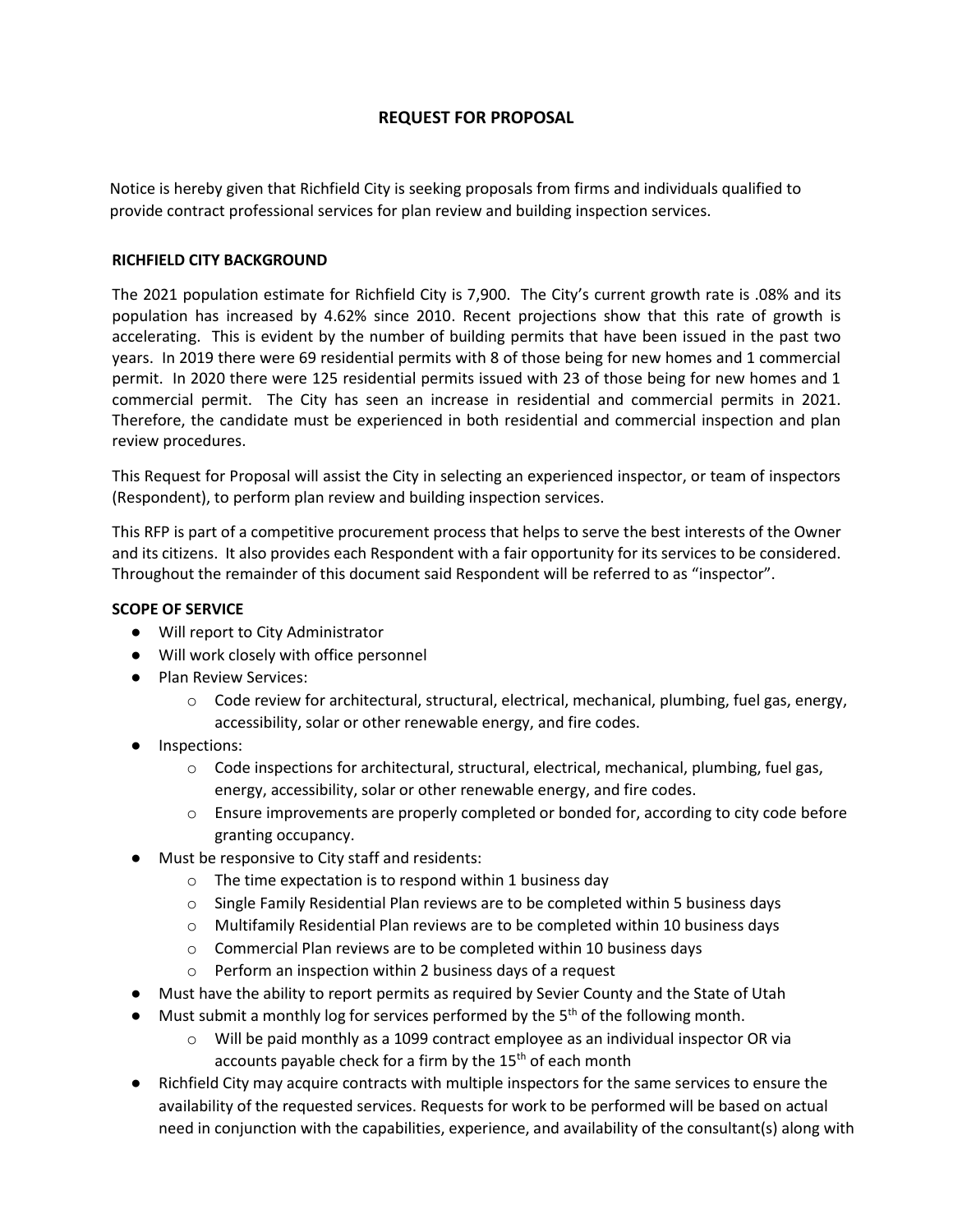the price, business location, and hours of operation. No guarantee of the actual work is implied or expressed by this solicitation. The purpose of the contract is to have a contract in place for work to be performed on an "as needed" basis.

# **REQUIRED QUALIFICATIONS**

**Plan Review Services**. Selected consultant shall have a minimum of five (5) years of experience performing plan review services and shall be, or have on staff, and International Code Council (ICC) Certified Building Plans Examiner and be International Code Council (ICC) Certified in the State of Utah's currently adopted International Codes and National Electrical Code. The selected consultant shall also be, or have on staff, a registered professional engineer in the State of Utah for structural engineering.

**Inspection Services.** Selected consultant shall have a minimum of five (5) years of experience and expertise in performing code inspection services, shall have a valid driver's license, a valid State of Utah "Combination Inspector" license, and be International Code Council (ICC) Certified in the State of Utah's currently adopted International Codes and National Electrical Code.

# **PROPOSAL SUBMISSION REQUIREMENTS**

Each proposal shall include at a minimum the following information:

- 1. Primary Contact. Provide the name and title of the person who will be the primary contact and manager for the contract, plus contact phone number(s), email, and mailing address.
- 2. Company Information. Provide an overview of the history of the company, such as, but not limited to, the range of services typically provided, expertise, number of employees, and states in which the company operates.
- 3. Firm & Staff Qualifications. Provide work history and a reference list of other cities they have worked for with the name and phone number of key personnel. Provide a list of all certifications and a copy of the transcript or certificates.
- 4. Approach & Methodology. Review the scope of services and provide a detailed approach to and methodology for completing the services and providing the deliverables requested. This section shall also include a preliminary proposed timeline, initial cost estimate for **each** element update, and hourly rates for the key personnel identified.
- 5. Fee Schedule. Provide hourly rate, travel charges, and flat fees for all services provided (must be in accordance with Utah code)
- 6. Appendix. The appendix shall include professional resumes of key personnel and any relevant previous work product as deemed appropriate by the Inspector.

## **SELECTION OF PROPOSAL**

Inspector will be selected in accordance with Richfield City procurement policy. The City's decision to select an Inspector will be based upon the following criteria, plus any other relevant factors that would further demonstrate an Inspector's qualifications:

- Completeness of proposal
- Experience of Inspector/firm and proposed personnel (providing similar services)
- Schedule of fees for services (must be in accordance with state law)